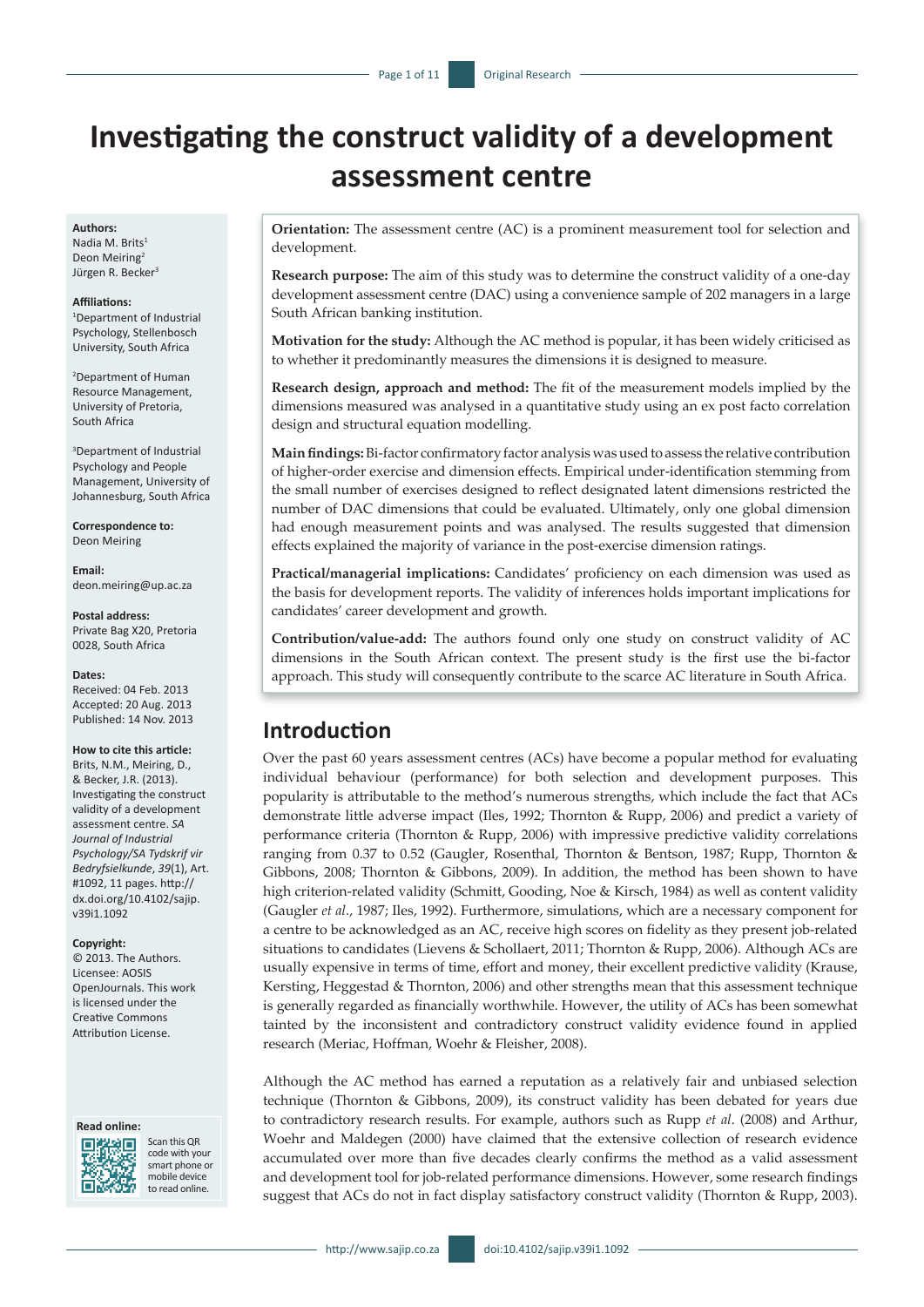Murphy (2010) suggested that evidence to show that the necessary constructs are actually measured is scarce. The construct-related validity of the assessed dimensions has been described as the method's weakness (Bowler & Woehr, 2009) and its Achilles' heel (Lance, 2008b). Clearly, there is a great deal of controversy surrounding the construct-related validity of the performance dimensions of ACs (Bowler & Woehr, 2009; Lievens, 2001; Sackett & Dreher, 1982).

### **Purpose of the study**

The 'so-called construct validity problem' (Howard, 1997, p. 21) served as the foundation for the present research study within the South African context. According to the traditional AC model, AC ratings should cluster together according to dimensions, as opposed to exercises. Thus, AC performance ratings on the same dimension within different exercises should show a high degree of correspondence (convergent validity) whilst the ratings of different dimensions measured within the same exercise should show relatively low levels of congruence with each other (discriminant validity) (Lievens, Chasteen, Day & Christiansen, 2006). However, the bulk of AC evidence does not reflect cross-dimensional discrimination (Jackson, Atkins & Stillman, 2005; Lance, 2008a; Lievens, 2009). Despite the honourable design intentions of most ACs, weak empirical support is consistently found for the crossexercise dimension ratings of performance constructs. This has resulted in multiple authors (e.g. Bowler & Woehr, 2009; Crawley, Pinder & Herriot, 1990) investigating the 'construct validity puzzle' (Jackson, Barney, Stillman & Kirkley, 2007, p. 415) and 'construct-related validity paradox' (Arthur, Day & Woehr, 2008, p. 105) in relation to ACs. However, the majority of the research findings related to the construct validity of ACs stem from international research and South Africa-related research is almost non-existent.

#### **Research objectives**

The main research objective of the present study was to examine the construct validity of singular dimensions measured in a DAC. The DAC initially consisted of 12 primary dimensions that were grouped into five global dimensions (performance motivation competence, decisionmaking skills, leadership skills, communication skills and administration skills) measured by four exercises (analysis problem, group discussion, one-on-one interview and persuasive presentation). In order to run confirmatory factor analysis (CFA) procedures on AC data, every dimension should be measured by a minimum of three exercises (Kline, 2011). Regrettably, only one of the original five global dimensions had sufficient ratings (items) to fit the CFA model. For this reason, only the results of one global dimension, leadership skills, were considered<sup>1</sup>, instead of the whole DAC model.

The first step was to determine the construct validity of the single dimension single exercise leadership measurement model. Based on whether or not a tenable model fit was

1.Please contact the authors for more information on the remaining global and primary dimensions.

found for this step, the next step would involve analysing the amount of additional variance explained when adding the conglomerated exercise effect to the single dimension CFA model. The resulting model can be described as a bi-factor model with a single conglomerated dimension and exercise effect (1D1E measurement model).

The following overarching questions and objectives guided this study:

- • To what extent does the proposed theoretical model of the leadership dimension reasonably correspond to the empirical data?
- • How much additional variance is explained by the method effect in a model that already contains the leadership dimension?

In conjunction, the answers to these two questions indicated whether valid inferences can be made from the specific leadership dimension of the DAC.

This research has both conceptual and practical importance. Conceptually this study emphasises a movement in the AC field away from either task-based models or dimensionbased models to the new mixed-model approach. On a practical level the empirical results of this research will contribute to the scarce AC literature in South Africa and provide recommendations to AC practitioners on designing and validating ACs.

The study by Greyling, Visser and Fourie (2003) appears to be the only South African study that has contributed to the construct validity debate. In accordance with the bulk of international research findings, the Greyling *et al*. study also reported strong support for exercise effects as opposed to dimension effects. The present study was the first South African study to use CFA on AC ratings used for development purposes.

### **Review of the literature Construct validity**

The origins of the construct validity debate can be traced back to Sackett and Dreher (1982), who discovered that low correlations existed amongst ratings of a single dimension across exercises, and high correlations existed amongst ratings of various dimensions within a single exercise. Further analysis indicated differences in candidates' behaviours attributable to variance in their performance in exercises rather than variance in their behaviour on the dimensions measured (i.e. exercise effect). This landmark article led to a flurry of research that confirmed Sackett and Dreher's findings. Most research studies found low (or absent) discriminant validity (Huysamen, 1996; Schneider & Schmitt, 1992; Spector, Schneider, Vance & Hezlett, 2000), low convergent validity (Robertson, Gratton & Sharpley, 1987) and a significant level of exercise effect (Bowler & Woehr, 2006; Robertson *et al*., 1987; Schneider & Schmitt, 1992). These consistent findings of low construct validity instigated heated debates in the AC field, with a shared concern in most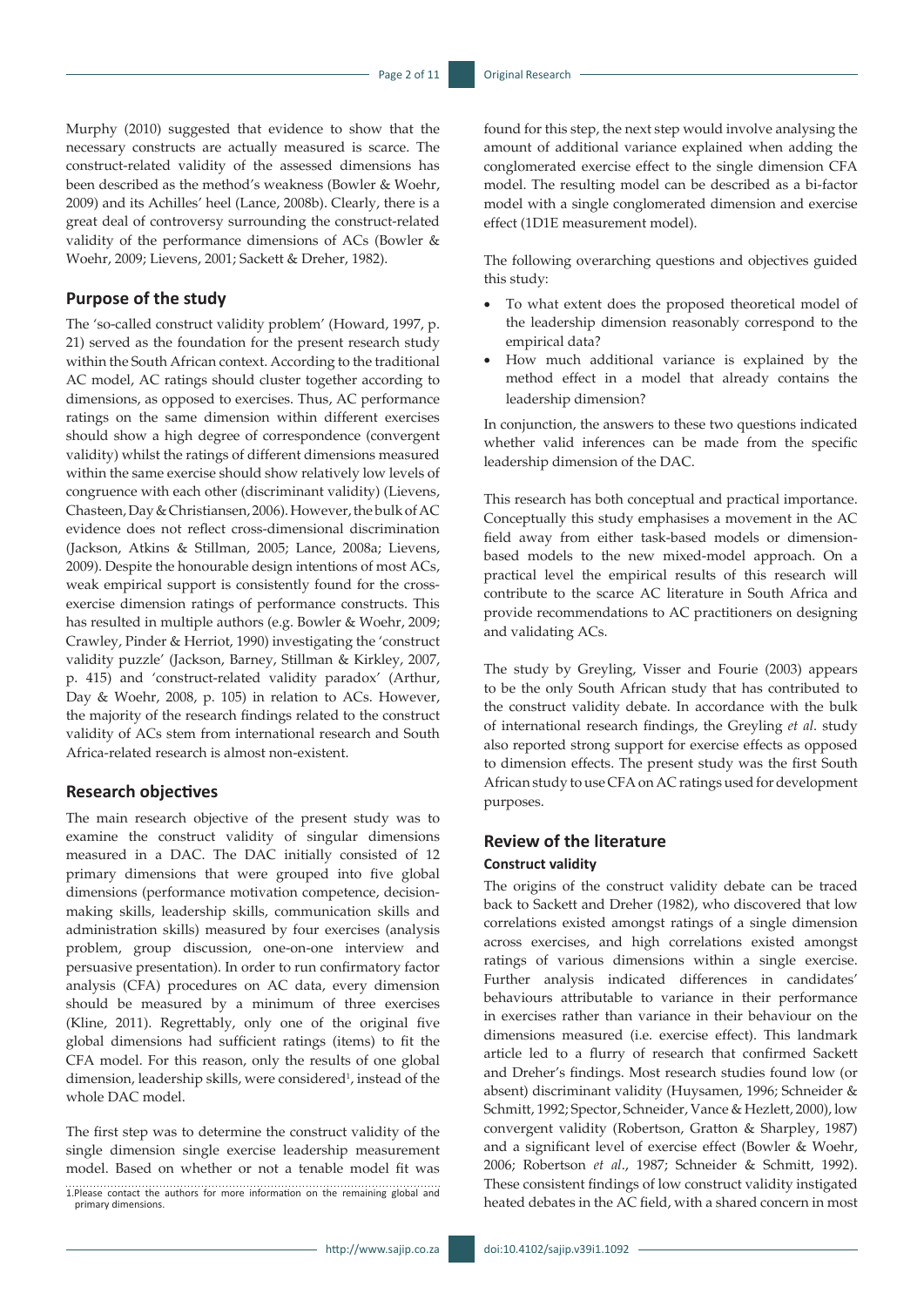of these debates about the consequences of using invalid AC post-exercise dimension ratings (PEDRs).

Firstly, failure to identify stable characteristics that may be advantageous in determining which individual is best suited for a job position limits the usefulness of the AC process for recruitment and selection (Lowry, 1996). Secondly, when used as development tools AC ratings provide information about a person's strengths and weaknesses on the dimensions measured and developmental feedback is typically formulated around these dimensions (Lievens & Christiansen, 2010). Thirdly, if dimensions fail to measure a person's proficiency on the specific constructs they were intended to measure then the AC method fails to be useful and will not realise equitable return on investment when compared to alternative assessment techniques (e.g. psychometric tests and reference checks). The quality of decisions made based on individuals' performance on AC dimensions is clearly dependent on the construct validity of these dimensions. Several solutions, which became known as design fixes, were proposed in an attempt to enhance construct validity results for ACs.

In light of the prevailing inconsistent construct validity evidence, Lance (2008b) asserted that ACs do not work in the way in which they were designed to work. He suggested a number of redesign solutions (design fixes) to overcome what he saw as inherent problems with the construct validity of ACs. These design fixes included the definitions of dimensions, the number of dimensions observed and recorded, assessor training, as well as the type of evaluation approach. It was concluded that design fixes have unfortunately resulted in only small improvements in construct validity findings (Jackson *et al*., 2007). Exercise factors continue to predominate despite alternative scoring methods and dimension definition strategies designed specifically to emphasise cross-exercise consistency in PEDRs (Harris, Becker & Smith, 1993). In addition, Lievens (1998) and Woehr and Arthur (2003) indicated that although some design fixes have resulted in slight improvements in AC construct validity, the basic pattern of findings remains unchanged and suggests that PEDRs substantially reflect the effects of the exercises in which they were measured and not the behavioural or performance dimensions they were designed to assess.

#### **Assessment centres at a crossroad**

Following decades of conflicting research findings concerning the construct validity of AC dimensions, the popular method has reached a crossroad: dimension-based ACs or exercise-based ACs. Repeated research results suggest that candidates perform inconsistently across exercises due to method variance or bias. As a result of findings such as these and the presence of persistent exercise effects, Lievens (2002) conducted two studies to determine the extent of crosssituational candidate behaviour. The results of Lievens's studies suggest that variation in results across exercises is not due to inaccurate judgments of candidate behaviour or to lack of construct validity, but instead occurs because candidates' behaviour changes in response to different situations. In addition, Hoeft and Schuler (2001) found that candidates' performances were more situation specific (57%) than situation consistent (43%). Neidig and Neidig (1984) reported similar findings and suggested that instead of blaming assessor ratings for the lack of construct validity, researches should focus on candidates' real performance differences across situations. This argument is supported by the fact that different exercises are designed to carefully uncover job-related competencies that place different psychological demands on the candidates (Lievens, 2009). AC exercises are designed to elicit behaviour, skills and abilities related to specific job tasks and it is therefore likely that candidates will perform better in some exercises than in others (Arthur *et al*., 2008).

The AC industry faces two distinct lines of thought concerning the longstanding construct validity debate. The first line of thought views exercise effects as a serious threat to the construct validity of AC ratings. In contrast, the situationspecific interpretation regards exercise effects as a reflection of true cross-situational specificity of (relevant) performance in the AC across different exercises and suggests that these effects should be included in the design, interpretation and scoring of ACs (Hoffman & Baldwin, 2012). However, a new line of research has recently emerged with the proposal of a mixed-model AC design focusing on AC behaviour and its determinants (Lievens & Christiansen, 2010). In this model exercises are viewed as behaviour-triggering situational indicators or cues and dimensions are seen as conditional dispositions. Borman (2012) indicated that the mixed-model approach assumes an interactionist position, suggesting that behaviour in ACs is a function of both individual differences in behavioural tendencies and situational influences on behaviour. According to this model individual differences interact with exercise influences and demands, resulting in behaviour relevant to both task and dimension. According to Lance (2012), the mixed-model perspective is increasing in popularity, as it acknowledges the importance of both dimension and exercise information and tries to assign appropriate weight to each of these factors (Melchers, Wirz & Kleinmann, 2012).

### **Context of the present study – Development assessment centre for banking personnel**

The present study aimed to address the scarcity of South African AC research by examining the construct validity of the performance dimension measured in a development assessment centre (DAC). The DAC investigated in this study was developed for a South African banking institution. In the 2010 World Competitiveness Report, the South African banking sector was rated first out of the 139 countries that participated in the study. South Africa has a developed and well-regulated banking system which compares favourably with the banking systems of industrialised countries (Banking Association South Africa, 2010). However, despite factors such as advanced technology, deregulation and globalisation that are causing a revolution in the financial services industry,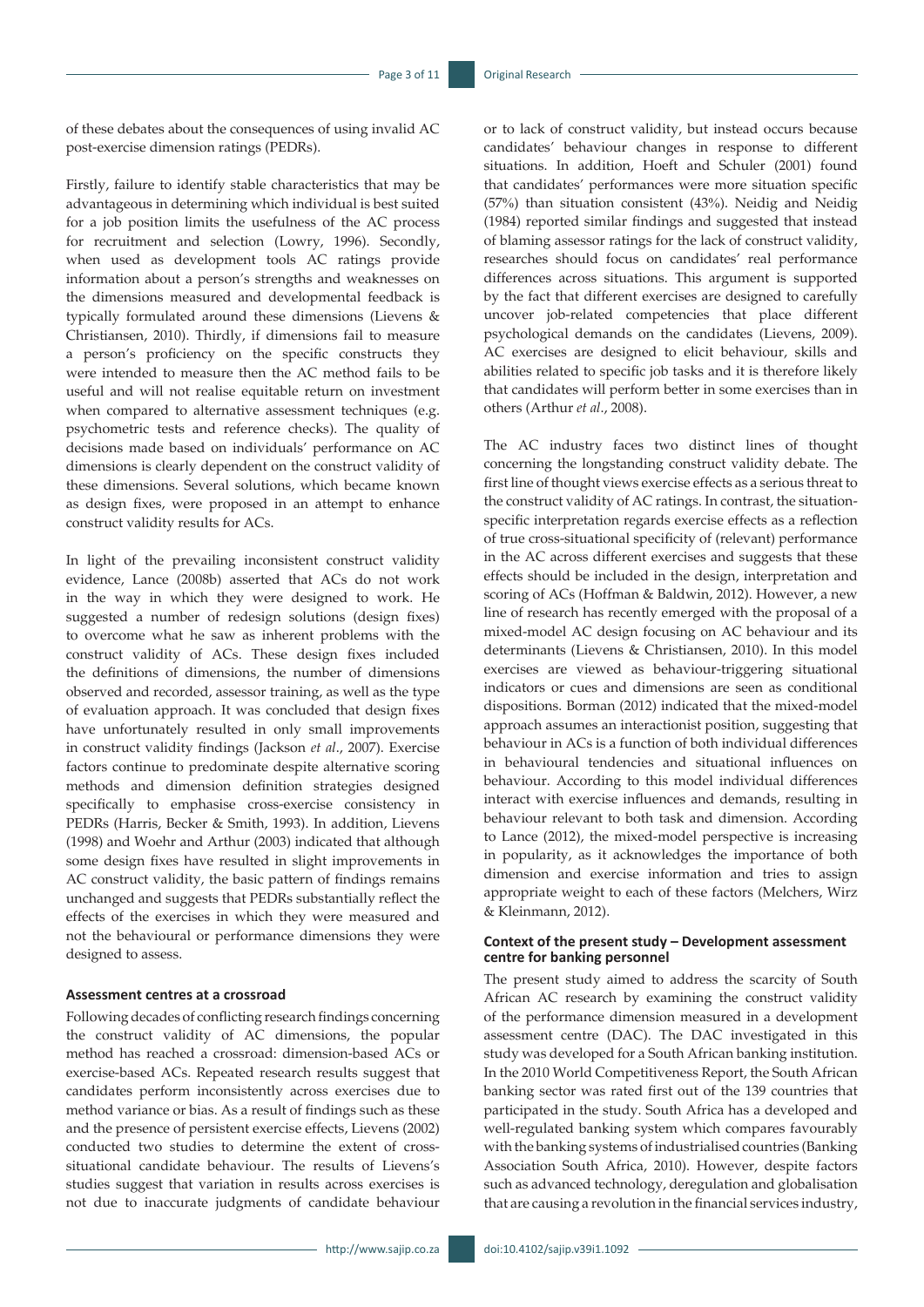mergers and consolidations as well as demanding customers require South African banking companies to concentrate on the strategic value and competitive advantage of their employees (Kock, Roodt & Veldsman, 2002) as a means to address challenges exclusive to the sector.

The nature of the financial industry, which deals with products and services that are complicated, risky and of a long-term nature, results in customers being in a high involvement relationship with their financial service providers (Howcroft, Hewer & Durkin, 2003). In addition, customers have high expectations regarding banks' service delivery. In order to succeed, banks have to adopt proactive approaches to maintain standards of service delivery (Ackermann & Van Ravesteyn, 2006). If banks are to achieve their goal of excellent customer service they need to attract and retain high-quality employees who will deliver exceptional service.

The one-day DAC investigated in the present study was used to assess employees who work in the welcoming zone of the bank. Their personal skills when dealing with clients entering the bank was measured in an attempt to improve the quality of customer service delivered by these employees. The DAC had three main purposes: firstly, to identify candidates who fit the role of a new job position, secondly, to reposition the remaining employees into more appropriate roles and, thirdly, to provide a development experience for all participants taking part in the centre. Each participant received an individual development report as guidance for long-term growth.

## **Research design**

### **Research approach**

The present study falls within the quantitative research paradigm. A non-experimental research design was used focusing on an ex post facto correlation design. Results obtained from a competency-based AC were used as a level of measurement of participants' proficiency on predetermined behavioural dimensions.

#### **Research strategy**

In the first phase of the research strategy, an in-depth literature review on the construct validity of ACs was conducted. Subsequently a priori hypotheses regarding the construct validity of an existing DAC were examined with a quantitative correlation design.

#### **Research method**

#### **Participants and sampling**

The data were drawn from a DAC utilised by a banking institution to assess 202 branch managers. The participants were both male and female. These participants were formally invited to join the assessment process as part of a large organisational change strategy. The researcher did not have any control over the size and characteristics of the sample. The sample can therefore be characterised as a convenience sample. Due to the confidentiality agreement between the

researcher and the consulting agency that provided the AC data, no information regarding the sample's demographic characteristics or identities was included in the analysis in order to maintain the participants' confidentiality. Consequently, no further demographic information regarding the sample group is disclosed in this study.

#### **Measuring instruments**

Information derived from a job analysis was combined with input from the client organisation and subject experts to arrive at five primary dimensions that were conglomerated into one global factor: leadership skills. Each participant was assessed on the four primary factors using three exercises (illustrated in Table 1).

**Dimensions:** The primary dimensions assessed (see Table 1) included utilisation and development, task structuring, impact and conflict resolution and sensitivity. These served as primary factors of the global leadership skills dimension.

**Exercises:** Three exercises were used to measure the related dimensions: Analysis Problem, One-on-one Interview and Group Discussion:

**Exercise 1:** Analysis problem service improvement plan

This exercise required the participant to review a large amount of information concerning the branch and then make formal recommendations as to how to improve the service levels and effectiveness.

**Exercise 2:** Service improvement team group discussion

In this exercise participants were divided into service improvement teams of 10. Each participant was given the opportunity to act as team leader when presenting their recommendations and interventions to improve service delivery.

**Exercise 3:** One-on-one conflict resolution and coaching interview

In this scenario each participant had to meet one-on-one with an irritated customer and try to resolve the conflict and enhance the customer service experience.

Two different values were used to indicate the reliability of the exercises: Cronbach's alpha and the reliability coefficient rho. The overall values for the exercises were 0.78 and 0.83 (Brits, 2011).

**Assessors:** Selected assessors and administrators were trained. Two groups of assessors and administrators were trained by the consultant agency over a period of five days to observe, administer and conduct the assessments. The training included thorough discussions on the five-point Likert scale to be used as rating scale for all exercises as well as all competencies and their behavioural indicators, instructions to facilitators and in-depth group discussions

**TABLE 1:** Behavioural matrix: Leadership skills.

| <b>Dimension</b>               | Analysis<br>problem | Group<br>discussion | One-on-one | Final<br>score |
|--------------------------------|---------------------|---------------------|------------|----------------|
| Utilisation and development    | X                   |                     |            |                |
| Task structuring               |                     |                     |            |                |
| Impact and conflict resolution | -                   |                     |            |                |
| Sensitivity                    |                     |                     |            |                |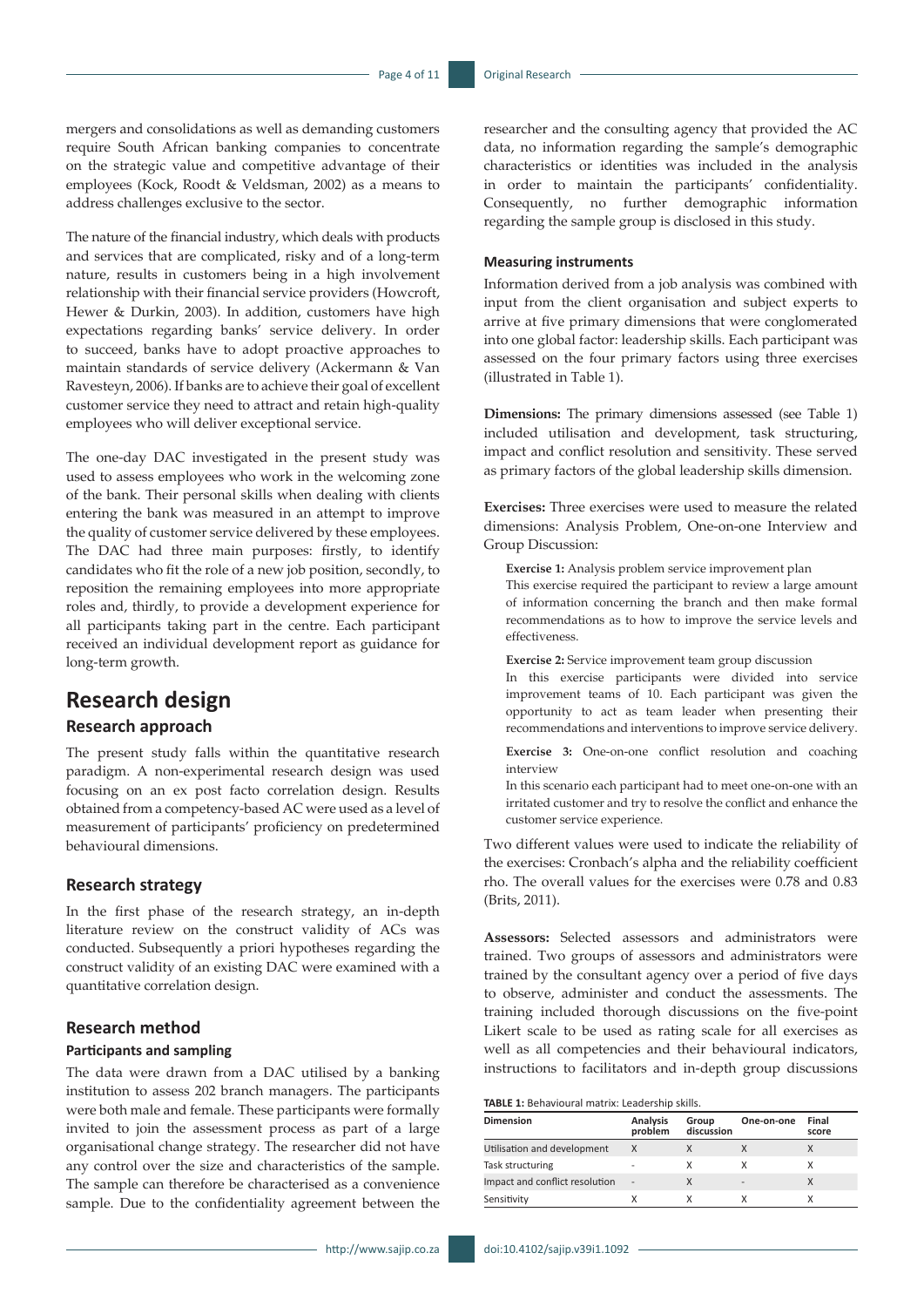about the simulations As part of the training, all assessors and administrators had to complete all of the DAC exercises themselves. Assessors used a behavioural matrix (see Table 1) to evaluate each participant's performance on the relevant dimensions.

**Data collection procedure:** The data were received from a private consultant company in the form of the AC ratings of 202 individuals who were assessed in a one-day DAC. A convenient sample was used to pursue the listed research objectives.

#### **Statistical analysis**

Structural equation modelling (SEM) based on EQS (6.1) (Bentler, 2005) was used to test the correspondence (fit) of the proposed leadership dimension measurement model with the empirical data. As with other multivariate linear statistical procedures, CFA requires that certain assumptions must be met with regard to the sample. Therefore, prior to formally fitting the CFA model to the data, the assumptions of multivariate normality, linearity and adequacy of variance were evaluated. In general, no serious violations of these assumptions were detected in the data. However, the data did not follow a multivariate normal distribution and therefore robust maximum likelihood (ML) was specified as the estimation technique. Respondents with extreme scores (*z* > 3.00) were removed from the dataset and missing values were estimated with the ML estimation technique.

The CFA was used to gain unconfounded estimates of exercise and dimension variance in the AC ratings. This technique allows for the disentanglement of exercise and dimension variance because CFA partitions the variance into dimension, exercise and error variance components. Although critics of the CFA technique argue that it results in an overly simplistic view of AC functioning as it only refers to variance caused by exercises and dimensions (Bowler & Woehr, 2009), a substantial amount of AC research over the last 20 years has been based on the application of this technique. According to Maas, Lansvelt-Mulders and Hox (2009), the CFA technique offers many opportunities for the examination of AC construct validity due to its flexibility and statistical rigour.

The present study was based on the assumption that each dimension loads predominantly on one trait and one method factor, and that the covariances between trait and method factors are zero. Prima facie claims of construct validity would therefore be tenable when dimension-related factor loadings exceed factor loadings associated with the single dimension exercise effect. In addition, the change in *R2*values between the main effect model and the bi-factor model (i.e. including the single method effect) informed the degree to which the main leadership dimension or the single method effect explains proportionally more variance in overall AC ratings. From a methodological point of view the bi-factor model can be regarded as a nested variation of a main effect model fitted in consecutive steps analogous to stepwise hierarchical regression. Figure 1 graphically depicts the bifactor CFA model that was applied to the empirical data.

Several fit indices were used to assess the amount of congruence between the proposed bi-factor CFA model and the empirical data. The following prominent fit indices were utilised to evaluate the tenability of the proposed theoretical model: Satorra-Bentler scaled chi-square statistics, root mean square error of approximation (RMSEA), the root mean square residual (RMR), and the comparative fit index (CFI). Robust maximum likelihood estimation (RML) was used to specify the model.

The two main objectives of the study would be supported if:

- The basic CFA model containing only the single factor leadership dimensions fitted the empirical data satisfactorily. More specifically, the fit indices and model parameters reflected a well-fitting model.
- The completely standardised factor loadings related to the single dimension leadership dimension exceeded the factor loadings related to the single factor method effect. In addition, the model *R2* should not increase significantly when the single dimension method effect is included in the main effect leadership model.

If these conditions were satisfied, prima facie evidence of construct validity could be assumed. However, these results would not suggest that the proposed model is the best possible fitting model and alternative model configurations should be investigated.

# **Results**

Confirmatory factor analysis (CFA) was performed in EQS (6.1) on the hypothesised leadership dimension measurement model. CFA focuses on how, and the extent to which, the observed variables are linked to their underlying latent factors (Byrne, 2006). The measurement model (see Figure 1) describes how each variable is operationalised by corresponding manifested indicators and provides information about the validity and reliability of the observed indicators (Diamantopoulos & Sigauw, 2000). More specifically, measurement model fit refers to the extent to which a hypothesised model is consistent with or explains the data. A number of different fit indices exist that can be used to evaluate model fit.

The tenability of CFA models is assessed on both global (via fit indices) and molecular (via model parameters) levels of



**FIGURE 1:** Leadership skills (1D1E model). **FIGURE 1:** Leadership skills (1D1E model).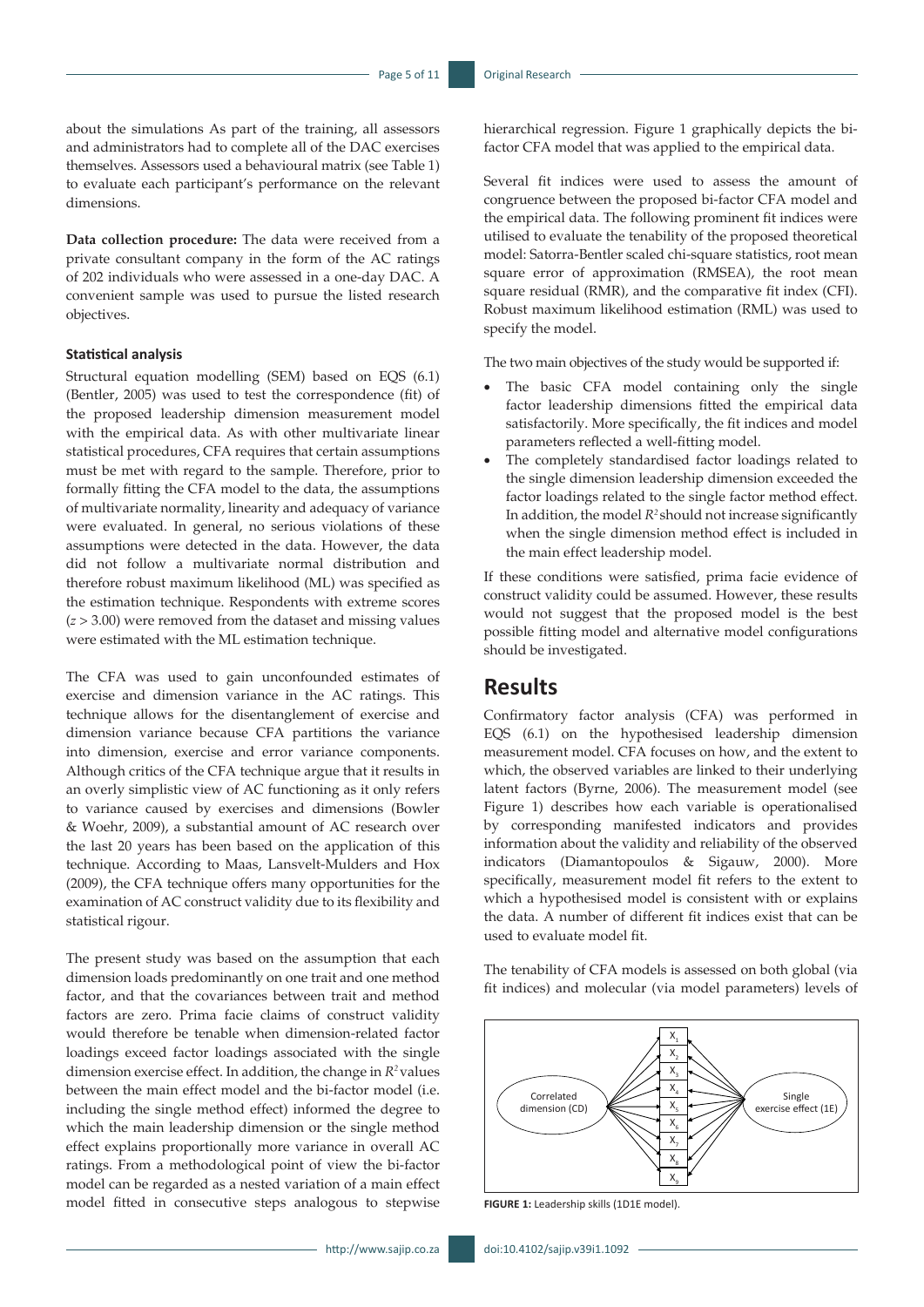observation (Kline, 2011). The validity of the single factor leadership dimension model was initially assessed on a global level through the examination of various fit indices, specifically Satorra-Bentler scaled chi-square statistics, RMSEA, RMR and standardised RMR (SRMR) and model residuals. A summary of the fit indices is provided in Table 2.

A statistically significant chi-square leads to the rejection of the null hypothesis and implies an imperfect model fit. The aim is consequently not to reject  $H_0$  (Diamantopoulos & Siguaw, 2000). The Satorra-Bentler scaled chi-square (*p* = 0.00) indicated that the model was not reproducing the data perfectly. Consequently, the null hypothesis of exact fit was rejected  $(p = 0.00)$ .

The RMSEA expresses the difference between the observed and estimated sample covariance matrices and expresses the population discrepancy function value in terms of the degrees of freedom of the model. This is a measure of closeness of fit. RMSEA values less than 0.05 indicate a good fit and RMSEA over 0.08 indicate a reasonably good fit. RMSEA values between 0.08 and 0.1 indicate an average fit and values greater than 0.10 indicate a poor fit (Diamantopoulos & Siguaw, 2000). A RMSEA value of 0.128 (see Table 2) was obtained from the data, which illustrates that the model does not fit the data well. The 90% confidence interval for RMSEA suggests that the true RMSEA value for the population falls between 0.105 and 0.152, which is a mediocre degree of precision. The upper bound of the confidence interval exceeds the critical cut off value of 0.05 and therefore resulted in the rejection of the null hypothesis of close fit.

The RMR is the square root of the mean of the squared discrepancies between the implied and observed sample covariance matrices (Oehley & Theron, 2010). Standardised residuals are often interpreted to avoid problems relating to unstandardised residuals that may vary with the unit of measurement (Diamantopoulos & Siguaw, 2000). An SRMR with values under 0.05 indicates that the data fits the theoretical model with acceptable levels of discrepancy (Oehley, 2007). RMR values ranging between 0.05 and 0.08 are indicative of good fit. The RMR reported for the leadership skill measurement model was 0.120, which did not fall within the acceptable range indicative of good fit.The same value (0.120) was reported for the SRMR, which is the standardised index of the RMR.

The last index to be considered is the CFI. This index measures the proportionate improvement in fit by comparing a hypothesised model with a more restricted, nested baseline model (Byrne, 2006). The CFI assumes a baseline model in which all latent variables are uncorrelated. Values typically range between 0 and 1 (Hooper, Coughlan & Mullen, 2008), with higher values (> 0.95) generally considered indicative of a well-fitting model. The CFI reported for the leadership dimension measurement model is 0.855, which is less than the cut-off value of 0.95. Considered collectively, these results suggest that the single factor leadership dimension does not fit the model well. However, as the model fit did

not deviate significantly from the normative guidelines, the authors looked for further corroborative evidence by examining specific model parameters. Table 3 contains the completely standardised lambda factor loadings of the single factor leadership dimension model.

Kline (1999) suggested that completely standardised factor loadings should be statistically significant and range from 0.50 to 0.70 since standardised lambda loadings must be squared in order to express the proportion of variance in the indicator variables that can be explained by each dimension constituting the DAC. For example, a standardised factor loading of 0.71 squared equates to 0.50. Thus, 50% of the variance reflected in the specific indicator is due to the latent variable. The remaining 50% of the variance that is left unexplained can obviously be attributed to the influence of systematic and unsystematic sources of extraneous variance. When lambda loadings fall below 0.70, more than half of the variance in the measure is due to error variance (systematic and random). Standardised loading estimates of 0.50 and higher are viewed as acceptable (Becker, 2009) and were considered sufficiently large for the purposes of the current study. When this criterion was strictly adhered to, five of the nine indicators failed to meet the minimum lambda loading criteria (indicated in Table 3).

Based on the results discussed above it was concluded that the single factor leadership CFA model did not fit the data well. Both the global and molecular statistical indices suggested that the discrepancy between the sample covariance matrix and the reproduced matrix was substantial. However, although the basic CFA model did not fit the data well, a

| <b>TABLE 2:</b> Goodness of fit statistics for the 1D measurement model. |  |
|--------------------------------------------------------------------------|--|
|--------------------------------------------------------------------------|--|

| Leadership skills dimension                     | Result                  |
|-------------------------------------------------|-------------------------|
| Degrees of freedom                              | 27                      |
| Satorra-Bentler scaled chi-square               | 116.4625 ( $p = 0.00$ ) |
| Root mean square error of approximation (RMSEA) | 0.128                   |
| 90% confidence interval for RMSEA               | (0.105, 0.152)          |
| Independence Akaike information criterion (AIC) | 580.670                 |
| Model AIC                                       | 62.462                  |
| Independence consistent AIC                     | 425.582                 |
| Model consistent AIC                            | $-53.861$               |
| Comparative fit index (CFI)                     | 0.855                   |
| Root mean square residual (RMR)                 | 0.120                   |
| <b>Standardised RMR</b>                         | 0.120                   |

|        |  |  |  | <b>TABLE 3:</b> Confirmatory factor analysis model parameters of 1D measurement |
|--------|--|--|--|---------------------------------------------------------------------------------|
| model. |  |  |  |                                                                                 |

| Item          | Standardised lambda factor loadings (λy) |
|---------------|------------------------------------------|
| LS_UD_AP_V1   | 0.499                                    |
| LS UD GD V2   | 0.831                                    |
| LS_UD_ONE_V3  | 0.276                                    |
| LS TS GD V4   | 0.750                                    |
| LS_TS_ONE_V5  | 0.303                                    |
| LS_ICR_GD_V6  | 0.717                                    |
| LS SEN AP V7  | 0.368                                    |
| LS SEN GD V8  | 0.537                                    |
| LS SEN ONE V9 | 0.343                                    |

λy, Lambda; LS, leadership skills; UD, utilisation development subscale; AP, analysis problem exercise; GD, group discussion; ONE, one-on-one exercise; TS, task structuring subscale; ICR, impact and conflict resolution subscale; SEN, sensitivity subscale.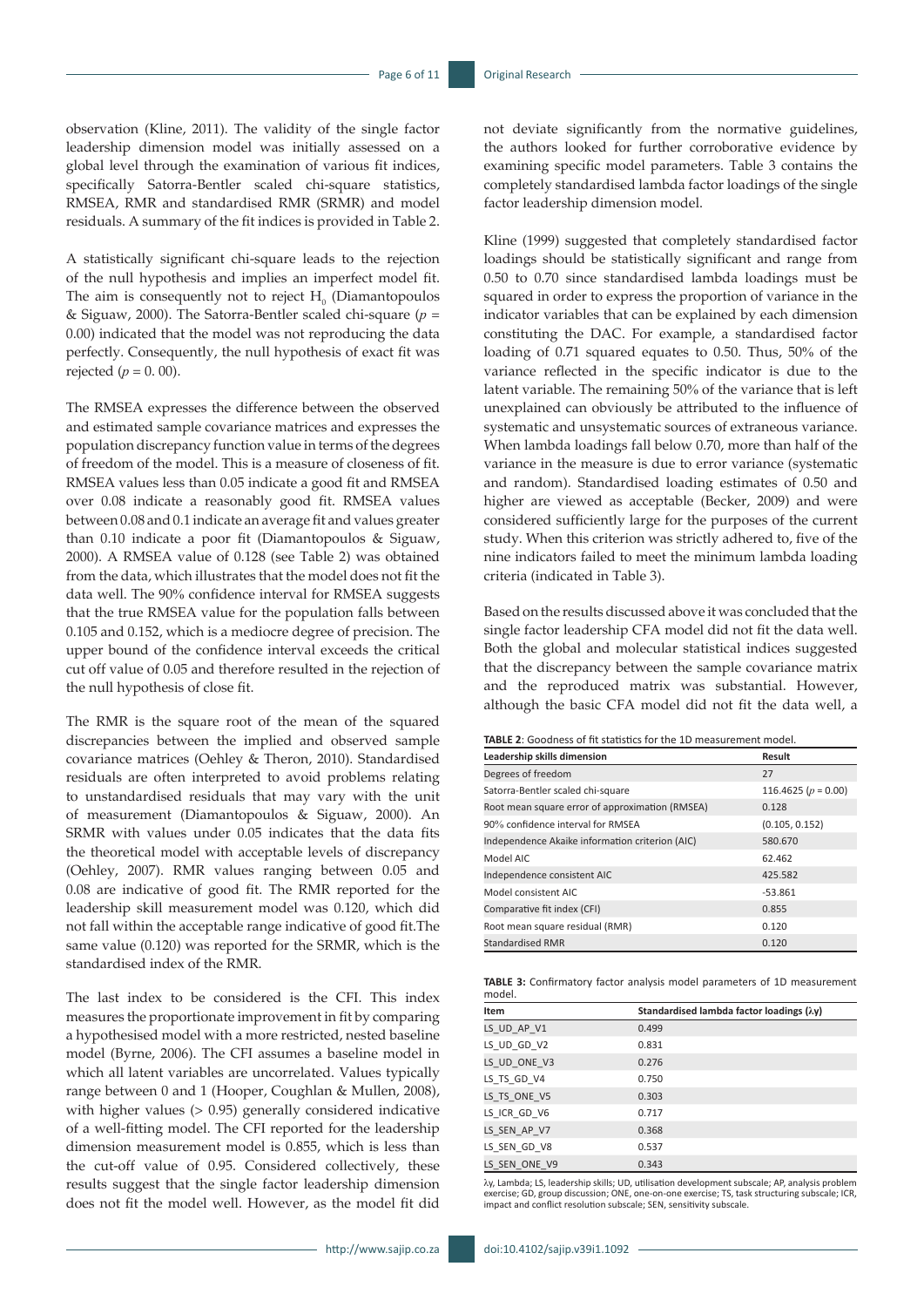nested variation of this model, namely the 1D1E model, was specified to determine whether any meaningful improvement in model fit occurred. The researchers posed the following question: Does the 1D1E model provide a better account of the empirical data than the single leadership dimension CFA model?

A summary of the most important fit indices for the 1D1E model (single dimension single exercise leadership dimension model) is presented in Table 4. The Satorra-Bentler scaled chi-square  $(p > 0.05)$  indicates that the model fitted the empirical data exactly. The null hypothesis of exact fit could consequently not be rejected.

The RMSEA value of 0.030 falls below the critical cut-off value of 0.05 and therefore  $H_0$ : RMSEA  $\leq$  0.05 could not be rejected. The model was therefore regarded as fitting the empirical data well. The 90% confidence interval used for RMSEA (0.000 to 0.072) instilled further confidence in the assumption that the true RMSEA value in the population falls between the bounds of 0.000 and 0.072.

The RMR reported for the leadership skill measurement model boasted a value of 0.051, which falls within the acceptable range indicative of good fit. The same value (0.051) was reported for the SRMR, which is the standardised index of the RMR.

The CFI reported for the leadership Skill dimension 1D1E model (0.995) is indicative of a well-fitting model, implying good fit of the theoretical model to the empirical data.

Considered collectively, the fit indices for the 1D1E model suggest that the model fits the data relatively well. In order to further assess the tenability of the model, specific model parameters were examined. Table 5 provides a summary of the completely standardised factor loadings relevant to the 1D1E model.

Table 6 shows that although the majority of the factor loadings pertaining to the single leadership dimension factor were robust, strong loadings were also reported for the single exercise dimension. In order to investigate the amount of additional unique variance accounted for by the exercise effect over and above the single dimension effect, it was necessary to investigate the squared multiple correlations (*R2* communalities).

A high squared multiple correlation was indicative of the dimension or exercise explaining a substantial amount of true variance in the indicator (Moyo, 2009). In line with findings reported in previous research, the results of this study found that the squared multiple correlation values increased substantially with the inclusion of the exercise effect in the bi-factor model of leadership. This implies that considering factor loadings and communality values in a single dimension model may mask at least some of the variance attributable to the method effect. The one-on-one exercises (role-plays) appeared to reflect the most exercise effect, probably due

**TABLE 4:** Goodness of fit statistics for the 1D1E measurement model.

| Leadership skills dimension                     | Result                  |
|-------------------------------------------------|-------------------------|
| Degrees of freedom                              | 18                      |
| Satorra-Bentler scaled chi-square               | $21.1506$ (p = 0.27188) |
| Root mean square error of approximation (RMSEA) | 0.030                   |
| 90% confidence interval for RMSEA               | (0.000, 0.072)          |
| Independence Akaike Information Criterion (AIC) | 580.679                 |
| Model AIC                                       | $-14.849$               |
| Independence consistent AIC                     | 425.582                 |
| Model consistent AIC                            | $-92.398$               |
| Comparative fit index (CFI)                     | 0.995                   |
| Root mean square residual (RMR)                 | 0.051                   |
| <b>Standardised RMR</b>                         | 0.051                   |

**TABLE 5:** Completely standardised factor loadings of 1D1E measurement model.

| Item          | <b>Dimension</b> | <b>Exercise</b> |
|---------------|------------------|-----------------|
| LS UD AP V1   | 0.419            | 0.264           |
| LS UD GD V2   | 0.622            | 0.551           |
| LS UD ONE V3  | 0.654            | 0.388           |
| LS TS GD V4   | 0.525            | 0.568           |
| LS TS ONE V5  | 0.675            | 0.347           |
| LS ICR GD V6  | 0.533            | 0.490           |
| LS SEN AP V7  | 0.265            | 0.252           |
| LS_SEN_GD_V8  | 0.402            | 0.375           |
| LS SEN ONE V9 | 0.599            | 0.213           |

LS, leadership skills; UD, utilisation development subscale; AP, analysis problem exercise; GD, group discussion; ONE, one-on-one exercise; TS, task structuring subscale; ICR, impact and conflict resolution subscale; SEN, sensitivity subscale.

**TABLE 6:** Squared multiple correlations (*R²*) of indicators.

| Item          | 1D model                                | 1D1E model                           | $\Delta R^2$   |  |
|---------------|-----------------------------------------|--------------------------------------|----------------|--|
|               | <b>Dimension effect</b><br>size $(R^2)$ | <b>Method effect</b><br>size $(R^2)$ |                |  |
| LS UD AP V1   | 0.249                                   | 0.245                                | $-0.004$       |  |
| LS UD GD V2   | 0.691                                   | 0.691                                |                |  |
| LS UD ONE V3  | 0.076                                   | 0.579                                | 0.503          |  |
| LS TS GD V4   | 0.562                                   | 0.598                                | 0.036          |  |
| LS TS ONE V5  | 0.092                                   | 0.552                                | 0.460          |  |
| LS ICR_GD_V6  | 0.514                                   | 0.524                                | 0.01           |  |
| LS SEN AP V7  | 0.135                                   | 0.134                                | $-0.001$       |  |
| LS SEN GD V8  | 0.289                                   | 0.289                                | $\overline{a}$ |  |
| LS SEN ONE V9 | 0.118                                   | 0.404                                | 0.289          |  |

LS, leadership skills; UD, utilisation development subscale; AP, analysis problem exercise; GD, group discussion; ONE, one-on-one exercise; TS, task structuring subscale; ICR, impact and conflict resolution subscale; SEN, sensitivity subscale.

to the bias inherent in the exercise methodology. With the exception of the analysis problem exercises there was an increase in the amount of variance explained for all the exercises. This is somewhat to be expected since the mixedmodel approach to AC design presumes that at least some of the variance in dimension ratings will be due to the method effects in which the dimensions are framed. These results are explained in more detail in the subsequent section.

# **Discussion Summary of the results**

The dimensions versus exercises debate remains an important on-going theme in the AC literature. The current investigation aimed to contribute to the debate by investigating results from a typical DAC implemented and developed in the banking sector in the South African economy. The research study was designed to answer the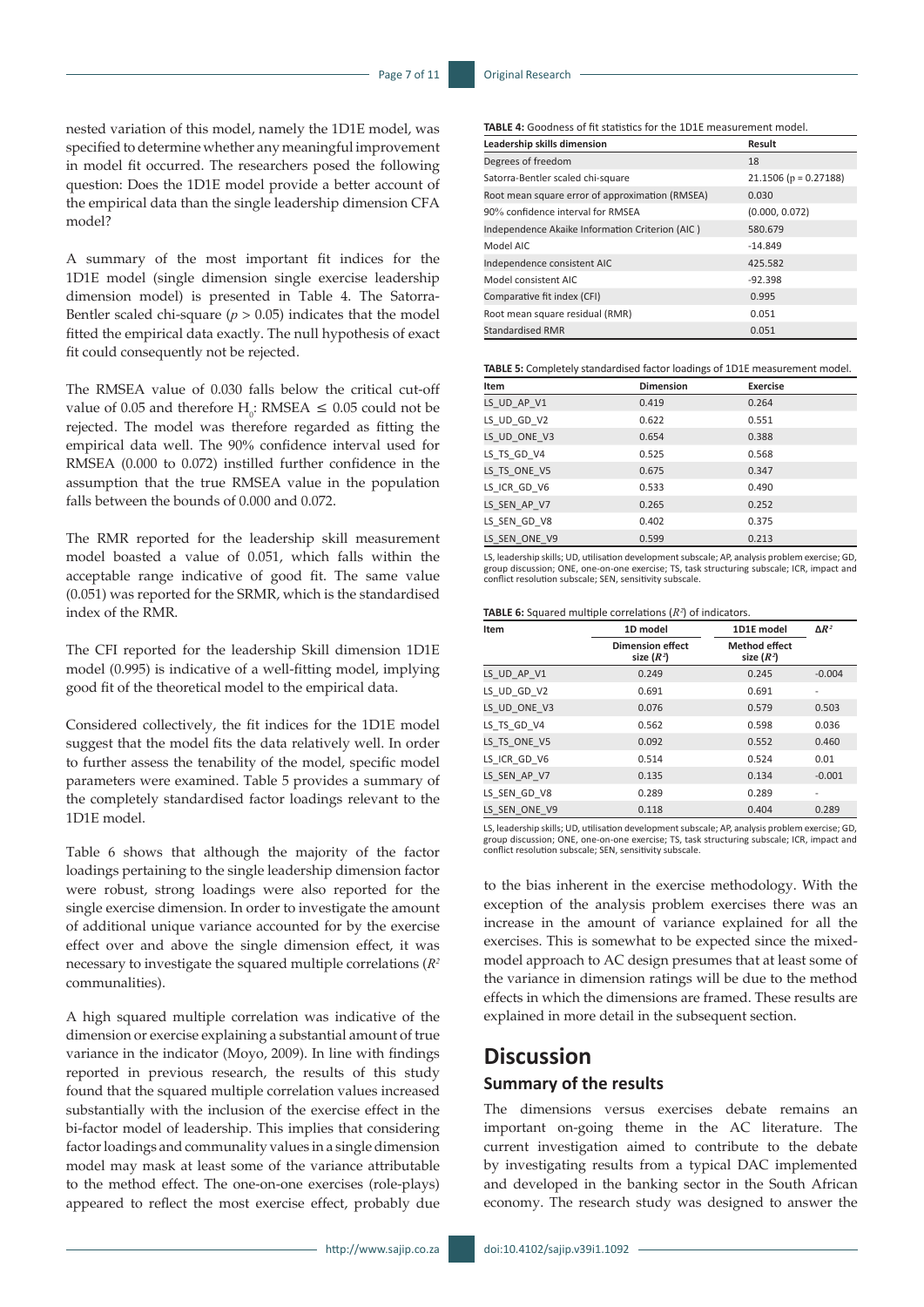following question: 'Do AC ratings predominantly reflect dimension or exercise effects?'. The study found that in the absence of the single exercise effect the single dimension leadership measurement model seemed to fit the data well when fit indices as well as the completely standardised factor loadings were considered. However, when the single factor dimension effect was specified along with the single dimension effect in the form of a bi-factor CFA model, the single exercise effect appeared to account for non-negligible proportions of the true variance. The pattern of results was quite clear: role-playing type exercises reflected large proportions of method effects, whilst analysis problem type exercises predominantly reflected the dimensions effects. It is likely that a similar pattern exists for the group discussion exercises, which predominantly reflected dimension effects.

Possible reasons for the significant exercise effect found in the one-on-one exercise include candidates' perception of this type of interactive exercise, and the effect that role-players and even assessors have on candidates' true performance. Role-playing exercises are more susceptible to bias ratings from raters. The fact that the majority of the variance in roleplaying exercises is attributable to method effects suggests that the true performance of candidates on the dimension accounts for less variance than the specific method that is being used, in this case role-plays. In current AC practice, role-players are trained to perform realistically and consistently across candidates in order to evoke behaviour from candidates (Thornton & Mueller-Hanson, 2004). The One-on-one form of exercise is widely used within ACs. In their review of about 500 operational assessment centres Thornton and Byham (1982) reported that the interview simulation (the One-on-one exercise in the current study) was used in 75% of the centres. In this specific role-play exercise candidates worked alone with an associate who was trained to play a standardised role (Schneider & Schmitt, 1992). This is similar to the scenario candidates faced in the present DAC's One-on-one exercise.

Schneider and Schmitt (1992) also found that the type of exercise (i.e. exercise form) was the most significant exercise factor that contributed to candidates performing differently across exercises. So-called exercise or method effects are therefore not necessarily caused by the measurement of invalid constructs but instead by the trend of ratings assigned by assessors to role-play behaviour or by the fact that people's actions and behaviour vary across situations, depending on both personal and situational variables (Lievens, 2002; Lievens & Christiansen, 2010). The present study's findings seem to corroborate the results reported by Arthur *et al*. (2000), Rupp *et al*. (2008) and Hoffman and Meade (2012), which suggest that the mixed-model AC approach may be the most plausible explanation for candidate behaviour in ACs. The mixed-model perspective suggests that elements of role behaviour specific to both dimensions and exercises are represented in AC ratings. It is therefore possible to conclude that both dimensions and exercises (which elicit dimensionrelevant behaviour) should be acknowledged in the design, scoring, interpretation and reporting of ACs (Hoffman & Baldwin, 2012).

It appears to be time to acknowledge that, in accordance with Walter Mischel's (1968) explanation of human behaviour, both dimensions and exercises are the currency of ACs (Hoffman & Baldwin, 2012). Candidate behaviour in ACs should thus be conceptualised in terms of a recent interactionist theory such as Trait Activation Theory (TAT) (Lievens, Tett & Schleicher, 2009; Tett & Burnett, 2003), which explains behaviour as responses to trait-relevant cues found in situations (Tett & Burnett, 2003).

According to this theory, situation trait relevance and situation strength are both important factors in understanding the situations in which a trait is likely to manifest itself in behaviour. A situation is considered relevant to a trait if it provides cues for the expression of trait-relevant behaviour (Tett, Guterman, Bleier & Murphy, 2000). Situation strength is conceptualised as existing on a continuum that relates to how much clarity exists with regard to the way in which situations are perceived. Strong situations involve unambiguous behavioural demands and are therefore likely to contradict almost all individual differences in behaviour without regard to any specific traits. Conversely, weak situations are characterised by more ambiguous expectations, enabling more variability in behavioural responses to be observed (Meyer, Dalal & Hermida, 2010).

Trait Aactivation Theory is relevant to AC exercises because it highlights the importance of building multiple stimuli into the AC exercises. These exercises can thus be explicitly designed to increase their situation trait relevance in order to increase behaviour observability (Lievens & Schollaert, 2011). These authors suggest that the use of situational stimuli to elicit a higher number of behaviours in AC exercises also results in dimensions being better measured in AC exercises. This could have an advantageous effect on the construct validity of AC exercises.

#### **Recommendations**

The first set of recommendations concerns the design phase of ACs. Woehr and Arthur (2003, p. 251) summarised this perspective by noting that 'assessment centres as measurement tools are probably only as good as their development, design and implementation'. Focused attention should be paid to the definition of dimensions. Merely labelling data as a reflector of a particular construct does not mean that this construct is actually being assessed (Collins *et al.*, 2003). According to Van der Bank (2007), the nature of the relationship between the competency chosen and job outcome should ideally be tested and proven in structural equation competency models. Despite the high premium placed on competencies in ACs, researchers have not given sufficient attention to models reflecting the relationship between competencies and results (Van der Bank, 2007). This may be a result of practitioners' desires to satisfy the specific needs of their client organisations, such that they prefer to simply alter and label espoused constructs that will meet the client's requirements instead of redesigning actual constructs with the necessary theoretical evidence of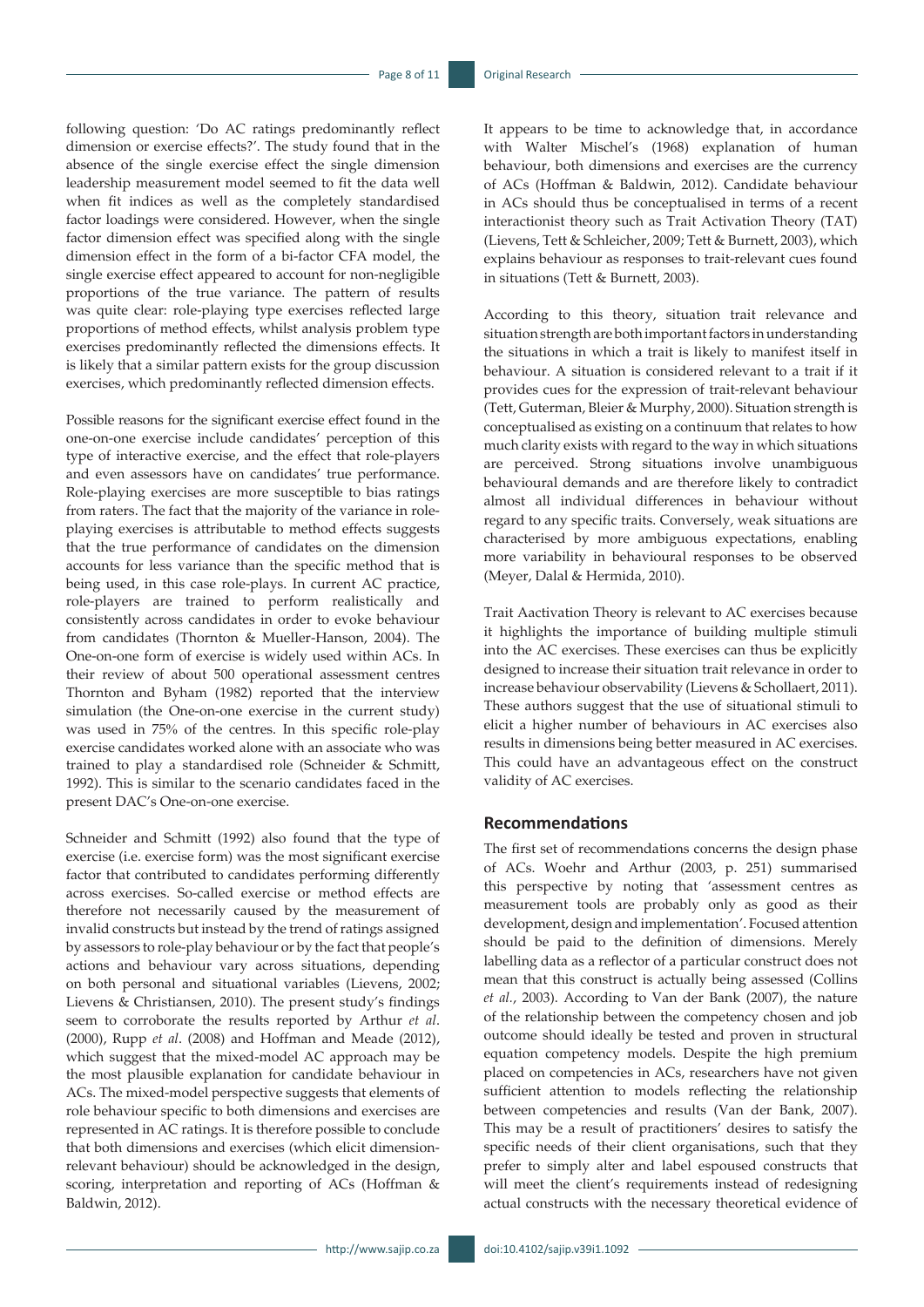construct presentation (Arthur *et al*., 2008). In many instances the problem starts when practitioners inherit an established, generic competency model and fail to challenge or investigate the inherent rationale of this model.

In relation to dimensions, Hoffman and Baldwin (2012) recommended not only personalising the dimensions for the client organisation and relevant job, but also personalising the exercises used to elicit these dimensions. Exercises that generate sufficient behavioural evidence to measure a particular dimension should be developed and statistically validated in a careful manner. If this process is not followed the exercises should be excluded from the AC in order to prevent any unnecessary cognitive demands being placed on assessors (Greyling *et al*., 2003).

In relation to the design phase of ACs it is also important that the number of dimensions be taken into consideration (Lievens, 2009). It is recommended that a small number of dimensions (Campbell & Fiske, 1959; Iles, 1992; Krause, 2010) with a large number of short exercises be measured in order to run comprehensive statistical analyses on AC data and to generate more evidence of behaviour before assigning a final dimension rating (Lievens *et al*., 2009). Brannick (2008) recommended using five six-minute role-plays instead of a single 30-minute role-play. This would enable the generation of samples of performance on a large number of independent tasks exclusively designed to elicit behaviour related to a specific dimension. A further recommendation is that when interpersonal exercises are used, role-player cues or prompts could be used to serve as additional means of eliciting job-related behaviour. Prompts are defined as predetermined verbal and non-verbal cues that a trained role-player consistently provides during AC exercises to elicit job-related behaviour (Schollaert & Lievens, in press). Through using prompts (which could be based on TAT), a situational stimulus for evoking behaviour could be created, thus increasing candidates' opportunities to demonstrate dimension-related behaviour and assessors' opportunities to observe this behaviour. Lievens and Schollaert (2011) found that the use of prompts led to greater observablity of behaviour, which, in turn could lead to higher levels of consistency in candidate behaviour and therefore greater discriminant and convergent validities. For example, Schollaert and Lievens (in press) found that Problemsolving and Interpersonal Sensitivity dimensions were better measured in AC exercises when role-players used prompts designed to evoke these dimensions. Their results showed that construct-related validity (convergent and discriminant correlations) was highest when role-players used prompts for eliciting behaviour and when assessors were familiar with these prompts (Lievens & Schollaert, 2011).

Other recommendations for increasing the situation trait relevance of exercises, specifically within the present context of one-on-one exercises, include adapting the content of the exercise as well as emphasising the instructions that provide information and expectations to candidates about what behaviour to show or not show. Based on the

recommendations discussed above it is safe to conclude that it would be beneficial to AC research and practice if future researchers endeavour to design ACs in such a way as to ensure that AC exercises activate the desired behavioural traits that align with the relevant job competencies as derived from a thorough job analysis and, ultimately, the compilation of a comprehensive competency model.

### **Limitations of the study**

The most significant limitation of the present study is that only one of the initial five global dimensions was considered acceptable for statistical analysis. Ideally the researchers would have been able to study the effect of all the individual exercises on all five global dimensions, as well as on all 12 sub-dimensions' ratings. Due to the lack of sufficient indicators it was not possible to investigate discriminant and convergent validity. Due to the hierarchical structured nature of applied ACs data, it is often impossible to investigate the psychometric properties of dimensions due to the clinical integration of dimension ratings into overall ratings. Practitioners should aim to capture behavioural indicators at each hierarchical level when assessing candidates on ACs and DACs (i.e. behavioural indicator level, dimension level and across exercise level). This will enable researchers to use sophisticated multivariate statistical techniques to investigate the accuracy of ratings at various levels of observation. Time and financial constraints endemic to DAC development are admittedly major contributing factors in this regard (Lievens & Conway, 2001). As a result of these constraints empirical under-identification remains a serious methodological limitation in AC research (Lance, Lambert, Gewin, Lievens & Conway, 2004) and was also a limitation of this study.

Another limitation of the present study concerns the generalisation of the findings. The DAC data was generated from a singular sample group. Results can therefore not be generalised with great certainty. Ideally a second sample should be assessed using the same DAC in order to compare validity results.

#### **Proposed for future research**

Firstly, the results of the present study should serve as impetus for South African practitioners and researchers to focus their attention on new developments and research findings concerning the mixed-model approach. In addition, practitioners and researchers need to conduct further research concerning the AC method. Despite the important groundwork provided by the assessment centre study group, a gap remains within the South African literature concerning the validity of ACs. The present study is only the second South African study that has focused on the construct validity of ACs. Repeated low construct validity findings, which have been reported regardless of the statistical technique applied (multitrait-multimethod correlations, EFA, CFA, analysis of variance, variance component analysis, etc.), suggest that further investigation of the construct validity of ACs is justified (Lievens & Christiansen, 2010). Perhaps it is time for researchers and practitioners to not only start asking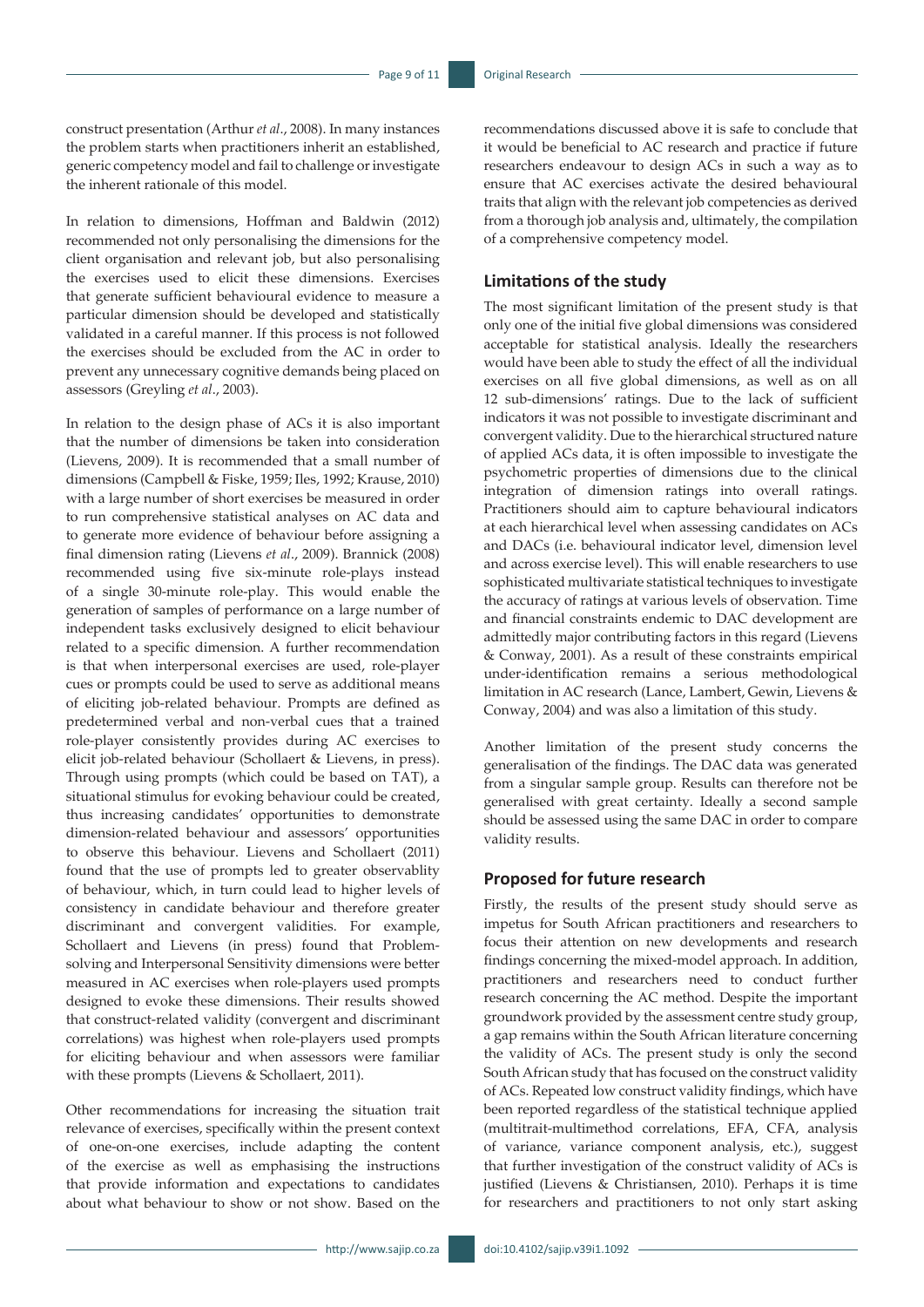new and different questions about the internal structure of ACs but also experiment with the mixed-model approach in designing ACs.

The second recommendation also concerns the use of the mixed-model approach. A need exists for a more sophisticated understanding of how person variables, and the dimensions tapped by these variables, interact with situational factors. Future research should aim to use interactionist theories such as the TAT in a proactive and prescriptive way to change and improve AC practices (Lance, 2008a; Lievens & Christiansen, 2010).

Thirdly, researchers are encouraged to use variance partitioning to analyse AC data. Variance partitioning, also known as the generalisability theory, examines the different sources of variance associated with AC dimension ratings and estimates the relative impact that each source has on the ratings (Bowler & Woehr, 2009). According to Borman (2012), the main advantage of using the multivariate case is that it allows for non-zero correlations between dimensions, which is normally a realistic expectation for AC data. Bowler and Woehr (2008) indicated that this method is well suited for examining the construct validity of ACs since it generates results that are representative of the population data and it acknowledges sources of variance that cannot be assessed with the traditional CFA of a multitrait-multimethod matrix. In their study on the effect of using generalisability theory to examine AC ratings, Bowler and Woehr (2009) noted that the single largest source of variance in the ratings was person by exercise interaction, which suggests the presence of differential patterns of performance across exercises. This corroborates the idea that exercises are a systematic cause of AC performance.

#### **Conclusion**

This study was the second study conducted in South Africa focusing on the construct validity of an AC. The results of this study concur with the results found in international studies. The literature shows that new theoretical, empirical and even philosophical issues have been introduced to the debate on the construct validity of ACs. The stage is therefore set for productive discussions and debates around new models of ACs and analysis strategies. South African researchers and practitioners should rise to the challenge of exploring the new mixed-model approach to designing ACs.

# **Acknowledgement**

The authors would like to thank Experiential Technologies for providing the data sample that was used in this study.

#### **Competing interests**

The authors declare that they have no financial or personal relationship(s) that may have inappropriately influenced them in writing this article.

### **Authors' contributions**

N.M.B. (Stellenbosch University) conducted the research as part of her Master's degree dissertation, prepared the data for analysis and was responsible for the majority of the article writing. D.M. (University of Pretoria) acted as study leader and promoter and reviewed, made recommendations on and presented the final article. J.R.B. (University of Johannesburg) assisted with the data analysis and the writing of the article, focusing specifically on the empirical results and interpretation thereof.

# **References**

- Ackermann, P.L.S., & Van Ravesteyn, L.J. (2006). Relationship marketing: The effect of relationship banking on customer loyalty in the retail business banking industry in South Africa. *Southern African Business Review, 10*(3), 149–167.
- Arthur, W.A., Day, E.A., & Woehr, D.J. (2008). Mend it, don't end it: An alternative view of assessment centre construct-related validity evidence. *Industrial and*<br>*Organisational Psychology: Perspectives on Science and Practice, 1*(1), 105–111.<br><http://dx.doi.org/10.1111/j.1754-9434.2007.00019.x>
- Arthur, W.A., Woehr, D.J., & Maldegen, R. (2000). Convergent and discriminant validity of assessment center dimensions: A conceptual and empirical re-examination of the assessment center construct-related validity paradox. *Journal of Management, 26*(4), 813–835. [http://dx.doi.org/10.1016/S0149-2063\(00\)00057-X](http://dx.doi.org/10.1016/S0149-2063(00)00057-X), [http://](http://dx.doi.org/10.1177/014920630002600410) [dx.doi.org/10.1177/014920630002600410](http://dx.doi.org/10.1177/014920630002600410)
- Banking Association South Africa. (2010). *South African banking sector overview*. Retrieved December 7, 2010, from <http://www.banking.org.za>
- Becker, J.R. (2009). *Influence of values on the attitude towards cultural diversity.*  Unpublished master's dissertation, Stellenbosch University, Stellenbosch, South Africa.
- Bentler, P.M. (2005). *EQS 6 structural equations program manual.* Retrieved March 7, 2011, from<http://www.mvsoft.com>
- Borman, W.C. (2012). Dimensions, rask and mixed models: An analysis of the three<br>diverse perspectives on assessment centers. In D. Jackson, C. Lance, & B. Hoffman<br>(Eds.), The psychology of Assessment Centres (pp. 309–320). Routledge.
- Bowler, M.C., & Woehr, D.J. (2006). A meta-analytic evaluation of the impact of dimension and exercise factors on assessment center ratings*. Journal of Applied Psychology, 91*(5), 1114–1124. <http://dx.doi.org/10.1037/0021-9010.91.5.1114>, PMid:16953772
- Bowler, M.C., & Woehr, D.J. (2008, April). Evaluating assessment center constructrelated validity via variance partitioning. In B.J. Hoffman (Chair), *Reexamining assessment centers: Alternate approaches*. Symposium conducted at the 23rd annual meeting of the Society for Industrial and Organisational Psychology, San Francisco, CA.
- Bowler, M. C., & Woehr, D.J. (2009). Assessment center construct-validity: Stepping beyond the MTMM matrix. *Journal of Vocational Behavior, 74*(2)*,* 173–182. <http://dx.doi.org/10.1016/j.jvb.2009.03.008>
- Brannick, M. T. (2008). Back to basics of test construction and scoring*. Industrial and Organisational Psychology: An Exchange on Science and Perspectives, 1*, 131-133.
- Brits, N.M. (2011). *An explorative investigation into the construct validity of a development assessment centre.* Unpublished master's thesis, University of Stellenbosch. Retrieved June 21, 2012, from http://www.scholar.sun.ac.za
- Byrne, B.M. (2006). *Structural equation modelling with EQS: Basic Concepts, Applications and Programming*. (2nd edn.). Mahwah, NJ: Lawrence Erlbaum Associates. [http://dx.doi.org/10.1207/s15328007sem1302\\_7](http://dx.doi.org/10.1207/s15328007sem1302_7)
- Campbell, D.T., & Fiske, D.W. (1959). Convergent and discriminant validation by the multitrait-multimethod matrix. *Psychological Bulletin, 56*(2)*,* 81–105. [http://](http://dx.doi.org/10.1037/h0046016) [dx.doi.org/10.1037/h0046016,](http://dx.doi.org/10.1037/h0046016) PMid:13634291
- Collins, J.M., Schmidt, F.L., Sanchez-Ku, M., Thomas, L., McDaniel, M.A., & Le, H.<br>(2003). Can basic individual differences shed light on the construct meaning<br>of assessment center evaluations? International Journal of Sel *Assessment, 11*(1), 17–29. <http://dx.doi.org/10.1111/1468-2389.00223>
- Crawley, B., Pinder, R., & Herriot, P. (1990). Assessment centre dimensions, personality and aptitudes. *Journal of Occupational Psychology, 63*(3), 211–216. [http://dx.doi.](http://dx.doi.org/10.1111/j.2044-8325.1990.tb00522.x) [org/10.1111/j.2044-8325.1990.tb00522.x](http://dx.doi.org/10.1111/j.2044-8325.1990.tb00522.x)
- Diamantopoulos, A., & Siguaw, J.A. (2000). *Introducing LISREL*. London, UK: Sage Publications. PMCid:PMC1298088
- Gaugler, B.B., Rosenthal, D.B., Thornton, G.C., & Bentson, C. (1987). Meta-analysis of Assessment Center validity. *Journal of Applied Psychology Monograph, 72*(3), 493–511.<http://dx.doi.org/10.1037/0021-9010.72.3.493>
- Greyling, L., Visser, D., & Fourie, L. (2003). Construct validity of competency dimensions in a team leader assessment centre. *SA Journal of Industrial Psychology, 29*(2), 10–19.<http://dx.doi.org/10.4102/sajip.v29i2.97>
- Harris, M.M., Becker, A.S., & Smith, D.E. (1993). Does the assessment center scoring method affect the cross-situational consistency of ratings? *Journal of Applied Psychology, 78*(4), 675–678. <http://dx.doi.org/10.1037/0021-9010.78.4.675>
- Hoeft, S., & Schuler, H. (2001). The conceptual basis of assessment centre ratings. *International Journal of Selection and Assessment, 9*(1/2), 114–123. [http://dx.doi.](http://dx.doi.org/10.1111/1468-2389.00168) [org/10.1111/1468-2389.00168](http://dx.doi.org/10.1111/1468-2389.00168)